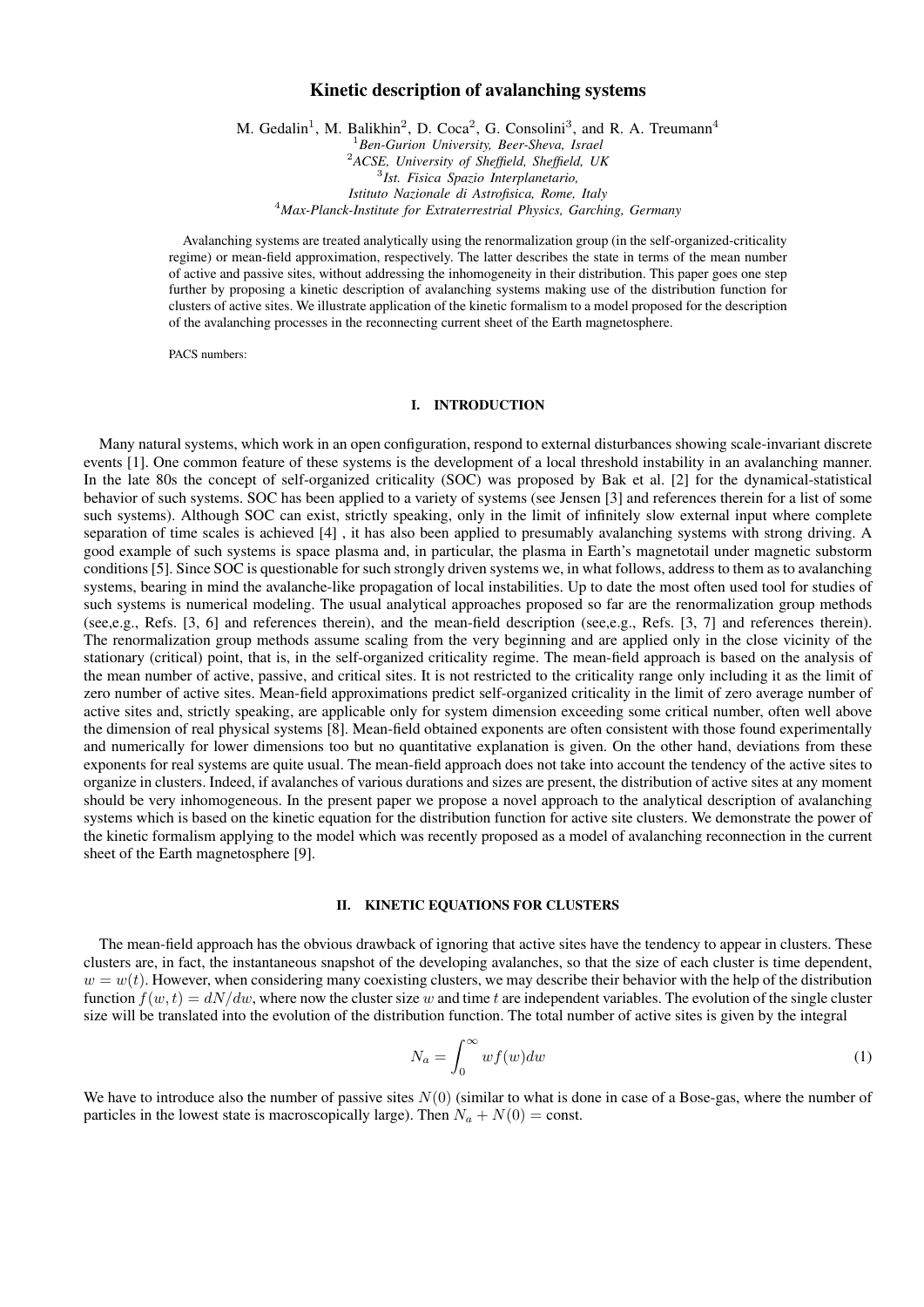Let  $P_+(w_1, w_2)$  be the probability of the cluster growth (per unit time), and  $P_-(w_1, w_2)$  be the probability of shrinking. Then

$$
\frac{\partial f(w)}{\partial t} = \int_0^w P_+(w, w') f(w') dw' + \int_w^\infty P_-(w, w') f(w') dw' \n- \int_w^\infty P_+(w', w) f(w) dw' - \int_0^w P_-(w', w) f(w) dw' + \gamma(w) N(0) - \frac{f(w)}{\tau(w)}
$$
\n(2)

The term  $\gamma(w)N(0)$  in (2) describes the birth of active states due to external driving, while the last term takes into account the finite life-time of clusters, i.e. the transition to the passive state (Bose-Einstein condensation). If the driving is sufficiently strong and avalanche merging is not negligible, the kinetic equation (2) should be completed with the with the time-dependent "nonlinear" merging terms

$$
\left(\frac{\partial f(w)}{\partial t}\right)_m = \int P_1(w, w_1, w_2) f(w_1) f(w_2) \delta(w - w_1 - w_2) dw_1 dw_2
$$
  
- 
$$
\int P_1(w_1, w, w_2) f(w) f(w_2) \delta(w_1 - w - w_2) dw_1 dw_2.
$$
 (3)

Merging becomes progressively more important when the average fractional density of active sites increases. When this density is not too large (it does not have to be small though, in contrast with the SOC regime), merging will be still relatively weak and can be further studied perturbatively. Strong merging corresponds to the very strong driving, so that the system behavior is, at least partially, forced externally. In the present paper we assume that driving is moderate (not weak and not exceptionally strong) so that merging can be ignored at this stage, deferring treatment of very strongly driven systems to elsewhere. In our case one can expect that there is a wide range (inertial interval) of cluster sizes in which the distribution shape is independent of the external driving and is determined by internal dynamics and/or space dimension.

In general, the distribution function  $f(w)$  would depend on the growth and shrinking probabilities. We shall consider here the class of systems where growth and shrinking occur only at the boundaries of clusters. It should be noted that the dynamics inside clusters may induce transitions between active and passive sites, producing, e.g. "punctuated" clusters for the classical sandpile model [2], where an active site becomes passive at the next step. We shall measure the size of such cluster including the passive (receiving) sites as well, so that the internal dynamics does not affect the cluster size. Situation may be more complicated when clusters are developed fractals, with tunnels appearing and crossing the cluster [1]. Such systems would probably require special treatment. We restrict ourselves here with the clusters which grow of shrink at their boundaries. Space and laboratory plasma systems [10] seem to belong to this class.

In this case the probabilities are nonzero only for  $|w'-w| = \Delta \ll w$ , so that (2) can be written

$$
\frac{\partial f}{\partial t} = -\tilde{P}_{-}(w)\sigma(w)f(w) - \tilde{P}_{+}(w)\sigma(w)f(w) \n+ \tilde{P}_{-}(w+\Delta)\sigma(w+\Delta)f(w+\Delta) + \tilde{P}_{+}(w-\Delta)\sigma(w-\Delta)f(w-\Delta),
$$
\n(4)

where  $\sigma(w)$  is the density of states. This approximation is not valid for small w, where the cluster kinetics should be strongly affected directly by driving. We seek for an approximate description of the cluster kinetics in the range where it is determined but the internal features of the system rather than by external influence. It is obvious, that if a large size strong driving is applied the reaction of the system would be a forced reaction and not self-organized in any way.

The approximation may be not accurate for largest clusters either, since possible fractality [1] of clusters may result in the breakdown of independence of probabilities at neighboring active boundary sites. Indeed, all numerical simulations [3] show distortions for very small and very large w. Thus, the physical sense of our approximation is that we are working in the *inertial interval* far from both limits. According to existing analyses, such interval exists almost always.

For one-dimensional clusters  $\sigma(w) = 1$  or  $\sigma(w) = 2$  (the latter holds for growth in both directions). This allows immediate n-dimensional generalization. Let w be a linear measure of a cluster (effective *radius*), and let D be the cluster volume. The density of states  $\sigma$  is then the cluster surface area. In general,  $D \propto w^{\mu}$ ,  $\sigma \propto w^{\nu}$ ,  $n \ge \mu > \nu \ge n - 1$ , where  $\mu$  and  $\nu$  are fractal dimensions of the cluster volume and boundary, respectively. Taylor expanding (4) we arrive at the following differential equation

$$
\frac{\partial f}{\partial t} = \frac{\partial}{\partial w} (\alpha \sigma f) + \frac{\partial^2}{\partial w^2} (\beta \sigma f),\tag{5}
$$

where  $\alpha = \Delta(\tilde{P}_{-} - \tilde{P}_{+})$  and  $\beta = (\Delta^2/2)(\tilde{P}_{-} + \tilde{P}_{+})$ . The stationary solution

$$
f \propto (1/\beta \sigma) \exp\left[-\int (\alpha/\beta) dw\right],\tag{6}
$$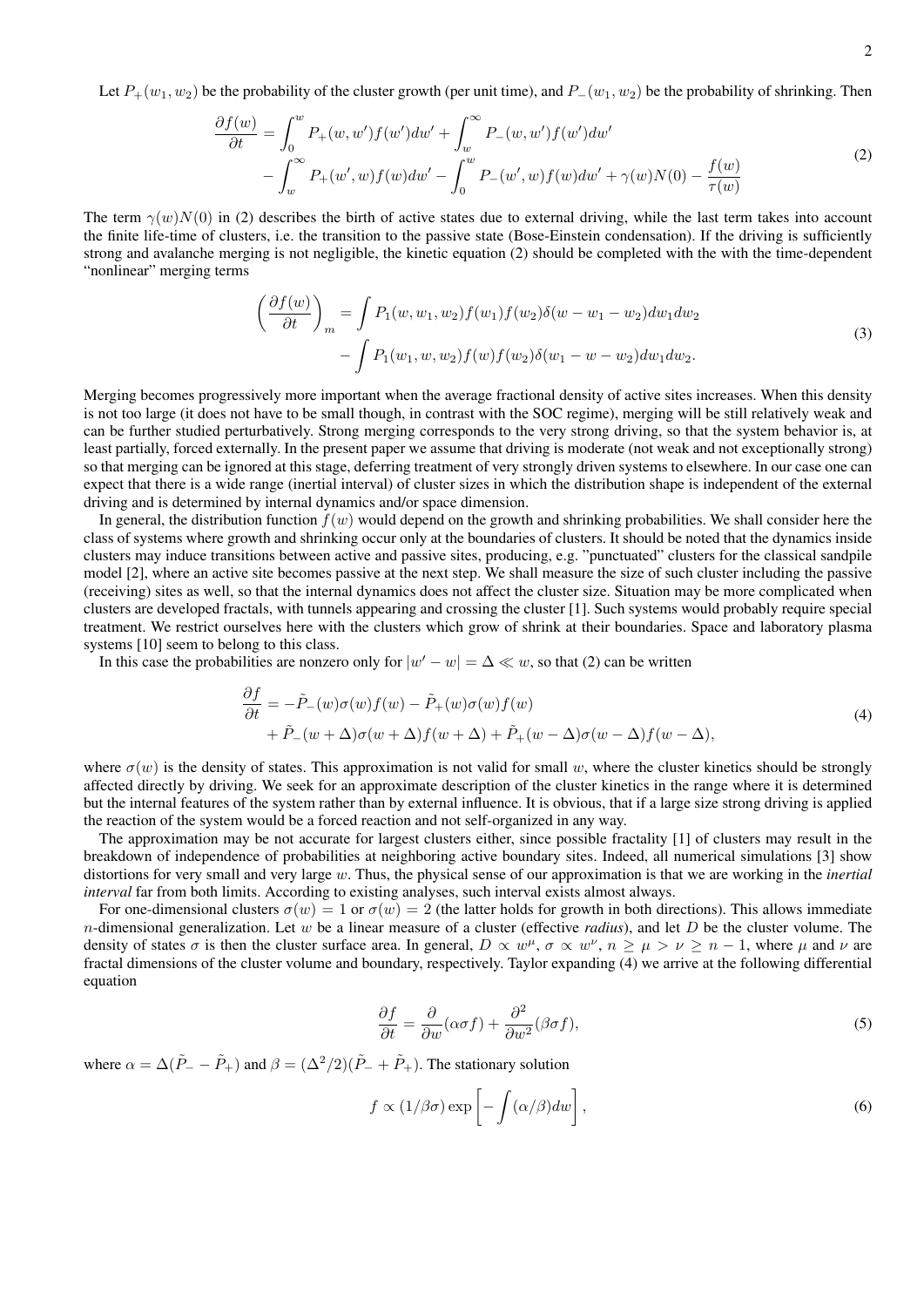exists only if  $\alpha > 0$ . In general,  $\alpha$  and  $\beta$  can depend on w. Both describe the local growth (shrinking) per site at the cluster surface. Their dependence on the cluster size would mean essentially that the growth and shrinking probabilities as well as variation of the affected neighbor zone at some site depend on what happens at other sites. While, in principle, this cannot be excluded (waves could transfer information across the cluster or long range forces are involved [1]), many avalanche systems seem to be governed by local dynamics, so that it is natural to consider (at least at this stage) the case of probabilities independent of w (see, however, comment in section III). One finds

$$
f \propto \sigma^{-1} \exp(-w/w_c) = w^{-\nu} \exp(-w/w_c),\tag{7}
$$

with  $w_c$  = const. The obtained  $f = dN/dw$  describes the distribution of linear sizes (effective radii). For the distribution of the cluster volumes one has

$$
\frac{dN}{dD} = \frac{dw}{dD} \cdot \frac{dN}{dw} \propto D^{(1-\mu-\nu)/\mu} \exp\left(-AD^{\frac{1}{\mu}}\right).
$$
\n(8)

In the mean-field limit  $n \gg 1$  [7] one has  $(dN/dD) \propto D^{-2}$ .

The derived expressions assume isotropy. If the system is anisotropic and/or a preferential shape of cluster exists, e.g. clusters are elongated [1], the above treatment may have to be modified by considering vector  $w$  describing linear sizes along principal axes. These modifications are of technical character and do not change substantially the basic equations and conclusions. Yet, they require a more lengthy analysis and cannot be presented in a letter. We will provide this analysis elsewhere.

### III. BURNING MODEL

The above theory can be illustrated on the simple "burning" model [9] described below. In this model each site is characterized by its temperature,  $T(x)$ . The external driving is random heating of the sites. The amount q of heat per unit time is going to a site with probability p, so that the average heat transfer from outside (in driving) is  $pq$ . The temperature of a passive site (the one which is not burning) changes according to

$$
\frac{dT}{dt} = qp(1 - \eta(t)),\tag{9}
$$

where  $\eta(t)$  is a random number,  $|\eta| \leq 1$ , so that  $\langle \eta(t)\eta(t')\rangle = \delta(t-t')$ . Once  $T > T_c$ , where  $T_c$  is some critical temperature, the site becomes active. An active site burns and produces heat at the rate  $J = \mu T$ ,  $\mu < 1$ . During the burning stage the temperature decreases (unless driving is strong enough to force permanent burning). When the temperature drops below some value  $T_l$  such that  $T < T<sub>c</sub>$ , the burning ceases and the site becomes passive again. Part of the heat release is lost (radiated away), while the other part,  $2aJ$ , is transferred (isotropically) to the closest neighbors. Summarizing the above, the heat release can be written approximately as

$$
J = \mu T \theta (T_c - T) \theta (-dT/dt) \theta (T - T_l) + \mu T \theta (T - T_c)
$$
\n(10)

where  $\theta(x)$  is the step function. The term  $\theta(-dT/dt)$  is an approximate manifestation of the history dependent (hysteresis) burning for  $T_c > T > T_l$  (burning now if it was burning at the previous moment/step and not burning otherwise). This expression is not quite correct for the temperature of a site does not have to change monotonically when an avalanche develops. We leave the more detailed discussion of this for another paper especially devoted to this model. For the purposes of the present discussion such details are irrelevant, and we consider (10) as a sufficiently precise description of the burning process. If an active site would be left alone, its temperature would decrease as  $T = T(0) \exp(-\mu t)$ . Here the quantity  $\tau \approx (1/\mu) \ln(T_c/T_l)$  has the meaning of the life time of an active site if it were not affected neither by other sites nor external driving. Let  $\Delta_t$  be the time step and  $\Delta_l$ the site size. The amount of heat a site  $x$  is receives is given by

$$
\frac{dT(x)}{dt} = qp[1 - \eta(t)] + a[J(x + \Delta_l) + J(x - \Delta_l)] - J(x),\tag{11}
$$

which we write in the following form

$$
\frac{dT(x)}{dt} = qp[1 - \eta(t)] + (2a - 1)J + \frac{a\Delta_l^2}{2}\frac{\partial^2 J}{\partial x^2}.
$$
\n(12)

Integrating  $(11)$  over a cluster of the size w, one gets

$$
\frac{d}{dt}\int Tdx = qpw + (2a - 1)\int Jdx - J_b,
$$
\n(13)